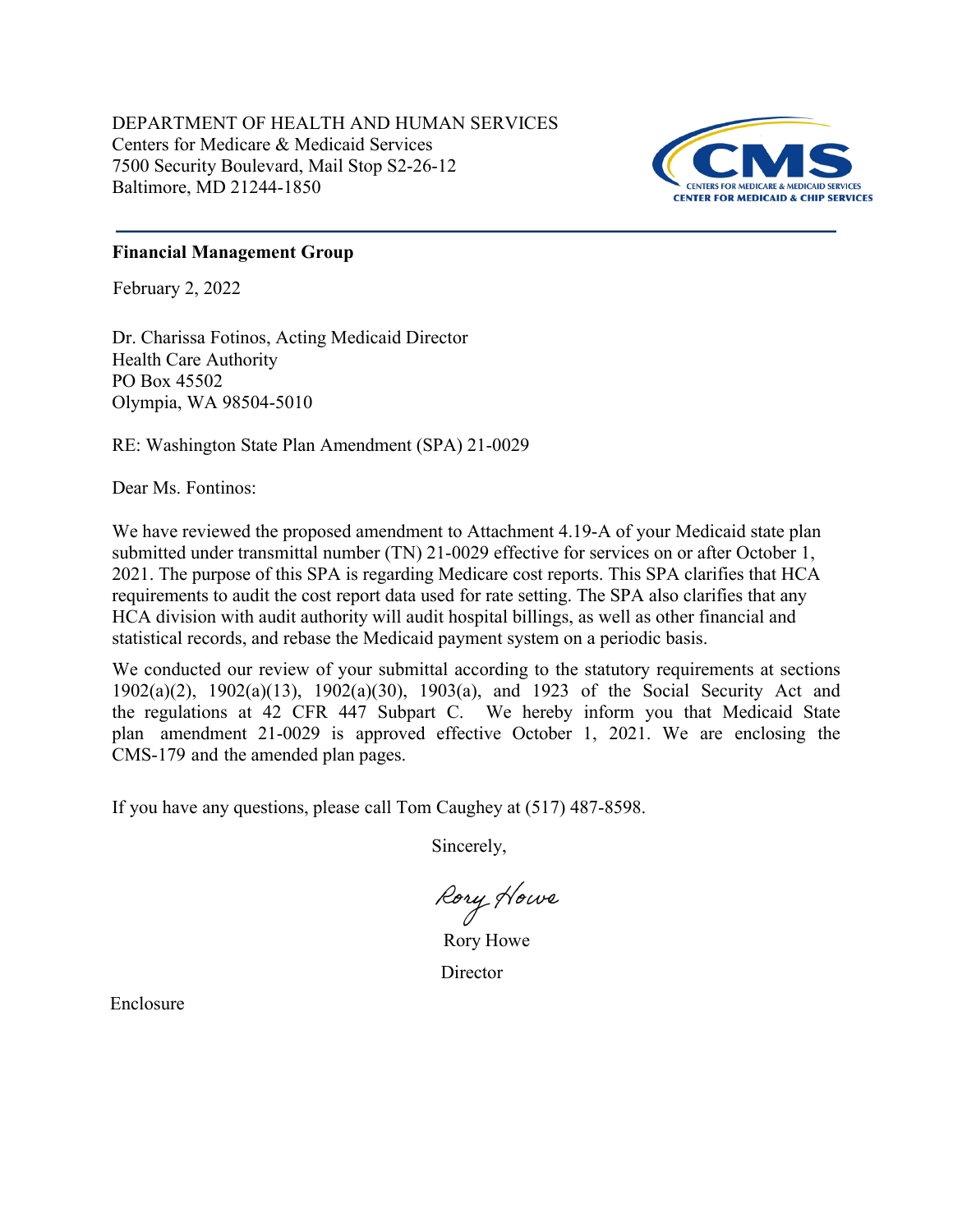| DEPARTMENT OF HEALTH AND HUMAN SERVICES<br>HEALTH CARE FINANCING ADMINISTRATION                                                                                        |                                                                                 | FORM APPROVED<br>OMB NO. 0938-0193 |
|------------------------------------------------------------------------------------------------------------------------------------------------------------------------|---------------------------------------------------------------------------------|------------------------------------|
| <b>TRANSMITTAL AND NOTICE OF APPROVAL OF</b><br><b>STATE PLAN MATERIAL</b>                                                                                             | 1. TRANSMITTAL NUMBER:<br>21-0029                                               | 2. STATE<br>Washington             |
| <b>FOR: HEALTH CARE FINANCING ADMINISTRATION</b>                                                                                                                       | 3. PROGRAM IDENTIFICATION: TITLE XIX OF THE<br>SOCIAL SECURITY ACT (MEDICAID)   |                                    |
| TO: REGIONAL ADMINISTRATOR<br>HEALTH CARE FINANCING ADMINISTRATION<br>DEPARTMENT OF HEALTH AND HUMAN SERVICES<br>5. TYPE OF PLAN MATERIAL (Check One):                 | <b>4. PROPOSED EFFECTIVE DATE</b><br>October 1, 2021                            |                                    |
| <b>NEW STATE PLAN</b>                                                                                                                                                  | AMENDMENT TO BE CONSIDERED AS NEW PLAN                                          | $\boxtimes$ AMENDMENT              |
| COMPLETE BLOCKS 6 THRU 10 IF THIS IS AN AMENDMENT (Separate Transmittal for each amendment)                                                                            |                                                                                 |                                    |
| 6. FEDERAL STATUTE/REGULATION CITATION:<br>1902(a) of the Social Security Act                                                                                          | 7. FEDERAL BUDGET IMPACT:<br>a. FFY 2021 \$0<br>b. FFY 2022 \$0                 |                                    |
| 8. PAGE NUMBER OF THE PLAN SECTION OR ATTACHMENT:                                                                                                                      | 9. PAGE NUMBER OF THE SUPERSEDED PLAN SECTION<br>OR ATTACHMENT (If Applicable): |                                    |
| Attachment 4.19-A, Part I, page 60                                                                                                                                     | Attachment 4.19-A, Part I, page 60                                              |                                    |
| 10. SUBJECT OF AMENDMENT:<br>Medicare Cost Reports                                                                                                                     |                                                                                 |                                    |
| 11. GOVERNOR'S REVIEW (Check One):<br>GOVERNOR'S OFFICE REPORTED NO COMMENT<br>COMMENTS OF GOVERNOR'S OFFICE ENCLOSED<br>NO REPLY RECEIVED WITHIN 45 DAYS OF SUBMITTAL | $\boxtimes$ OTHER, AS SPECIFIED: Exempt                                         |                                    |
| 12. SIGNATURE OF STATE AGENCY OFFICIAL:                                                                                                                                | 16. RETURN TO:                                                                  |                                    |
| MD MSC<br>Chan                                                                                                                                                         | Ann Myers                                                                       |                                    |
| 13. TYPED NAME:                                                                                                                                                        | Rules and Publications<br>Division of Legal Services                            |                                    |
| Charissa Fotinos, MD, MSc                                                                                                                                              | Health Care Authority                                                           |                                    |
| 14. TITLE:<br><b>Acting Medicaid Director</b>                                                                                                                          | 626 8 <sup>th</sup> Ave SE, MS: 42716                                           |                                    |
| 15. DATE SUBMITTED: November 8, 2021                                                                                                                                   | Olympia, WA 98504-2716                                                          |                                    |
| FOR REGIONAL OFFICE USE ONLY                                                                                                                                           |                                                                                 |                                    |
| 17. DATE RECEIVED:<br>November 8, 2021                                                                                                                                 | <b>18. DATE APPROVED:</b><br><b>February 2, 2022</b>                            |                                    |
| PLAN APPROVED - ONE COPY ATTACHED                                                                                                                                      |                                                                                 |                                    |
| 19. EFFECTIVE DATE OF APPROVED MATERIAL:<br>October 1, 2021                                                                                                            | 20, SIGNATURE OF REGIONAL OFFICIAL:<br>Kory Nowe                                |                                    |
| 21. TYPED NAME:<br>Rory Howe                                                                                                                                           | 22. <b>MTLE:</b><br>Director, Financial Management Group                        |                                    |
| 23. REMARKS:                                                                                                                                                           |                                                                                 |                                    |